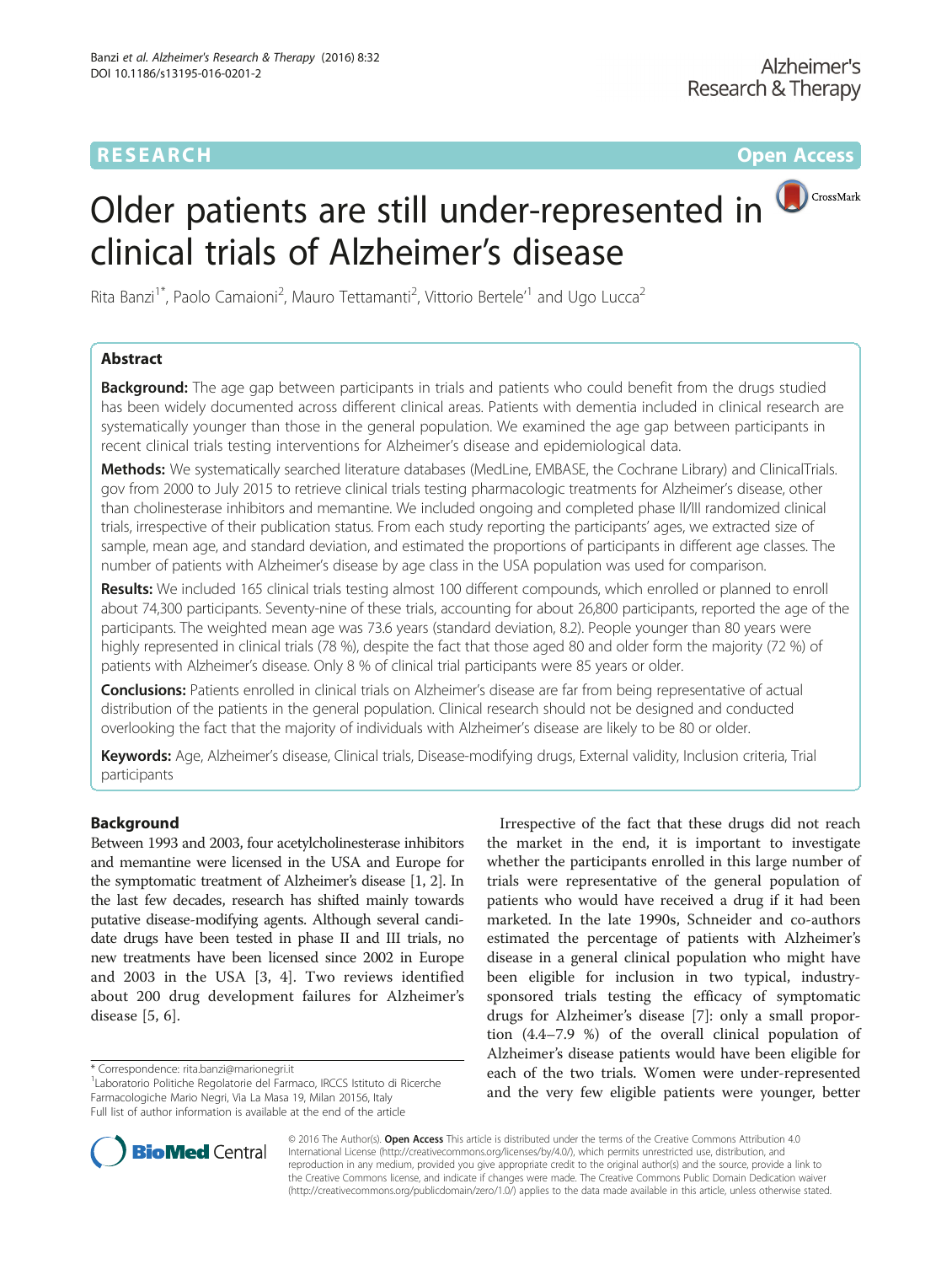educated, and wealthier than the ineligible patients. This was confirmed by a recent review on the representativeness of patients included in trials on acetylcholinesterase inhibitors, which showed that participants were younger than real-life patients with Alzheimer's disease and women were under-represented [[8\]](#page-9-0). Given the large numbers of trials on Alzheimer's disease in the last few decades, it seemed worth assessing the recent Alzheimer's disease agenda.

The age gap between participants in trials and patients who could benefit from the study drugs has been widely documented across different clinical areas [\[9, 10\]](#page-9-0). People with dementia who are included in clinical research are systematically younger than patients from the general population: a review found a gap of about 8 years in the mean age [\[11](#page-9-0)]. However, the prevalence of Alzheimer's disease and dementia increases considerably with age, being fairly low among people aged under 75 and much higher in the oldest groups [\[12, 13](#page-9-0)]. Considering the census population projection, the total number of people 65 years and older with Alzheimer's disease in the USA is currently estimated at 5.1 million, 2.0 million of them aged 85 and older (39 %) and 0.8 million aged 65–74 years (16 %). In 2050, the total number of persons 65 years and older with Alzheimer's disease may reach 13.8 million, with 7.0 million 85 or older (51 %) and 1.3 million 65–74 years (9 %) [\[14\]](#page-9-0).

Whether patients included in clinical trials are representative of those who would be exposed to new drug treatments in clinical practice is, therefore, a major question. Patients in the general population may respond differently to a drug than might those meeting the stringent selection criteria of clinical trials, or may be exposed to unexpected harm. Geriatric societies and regulatory agencies have clearly stated that age should not be a barrier to participation in trials and that participants should reflect the population that will receive the drug once marketed [\[15](#page-9-0)]. Concern about under-representation of older participants is particularly relevant to conditions like dementia and Alzheimer's disease, which mainly affect the oldest members of society.

This review examined whether the age of the participants in randomized clinical trials on Alzheimer's disease reflects that of the people with the disease in the general population. We focused on the recent Alzheimer's disease research agenda, i.e. pharmacological treatments evaluated after the introduction of the symptomatic drugs licensed in Europe and USA in the early 2000s, to add to previous reviews [[8](#page-9-0), [11\]](#page-9-0).

### Methods

## Criteria for considering studies for review

We followed a systematic approach to develop the sample for this study. We sought clinical trials that evaluated one or more pharmacological interventions proposed to improve cognitive or functional outcomes in participants with a diagnosis of Alzheimer's disease (any stage and diagnostic criteria). We included ongoing and completed phase II and III randomized clinical trials, irrespective of their publication status. We excluded studies on acetylcholinesterase and memantine because they had already been analyzed and our review focused on the most recent interventions for Alzheimer's disease, aimed at slowing the natural progression of the disease. We excluded studies testing non-pharmacological interventions (e.g. herbal and natural products, dietary intervention, rehabilitation, cognitive-behavioral approaches), diagnostic tools (biomarkers), or interventions not addressing patients (e.g. caregivers). We also excluded phase I and I/II studies assessing toxicity or optimal doses. Finally, we excluded studies testing drugs to prevent the onset of Alzheimer's disease in subjects with no or mild cognitive impairment.

#### Identification of studies

To identify eligible studies, we systematically searched literature databases (MedLine, EMBASE, the Cochrane Library) and the trial registry ClinicalTrials.gov from 2000 to July 2015. We also searched the proceedings of the main international conferences in the field of Alzheimer's disease during the same period. Additional file [1](#page-8-0) reports details of search strategies.

#### Data collection and analysis

One review author screened the title and abstract to assess eligibility. We considered this acceptable as the inclusion criteria were simple, broad, and quite straightforward. Selection was inclusive at this stage and aimed to exclude all records clearly irrelevant for the purpose of this review. A random sample of the abstracts (15 %) was then screened by a second reviewer to check the accuracy of the process. Two authors independently confirmed the eligibility and extracted the data using an ad-hoc extraction form. For each study included, we extracted the year of publication or registration, trial name and registration number; publication status (published, terminated, ongoing, etc.); countries, sponsors and type of funding (public or private); study design (cross-over, parallel, blinded); number of patients (actually enrolled or planned to be enrolled), inclusion and exclusion criteria (type of diagnostic criteria, age and Mini-Mental State Examination range at inclusion, stage of the disease, main exclusion criteria, and prohibited concomitant medications); experimental and control interventions; main mechanism of action; length of treatment and follow-up, and the primary outcome measure. We also extracted demographic variables, including age, sex, and years of education. We did not assess possible biases affecting the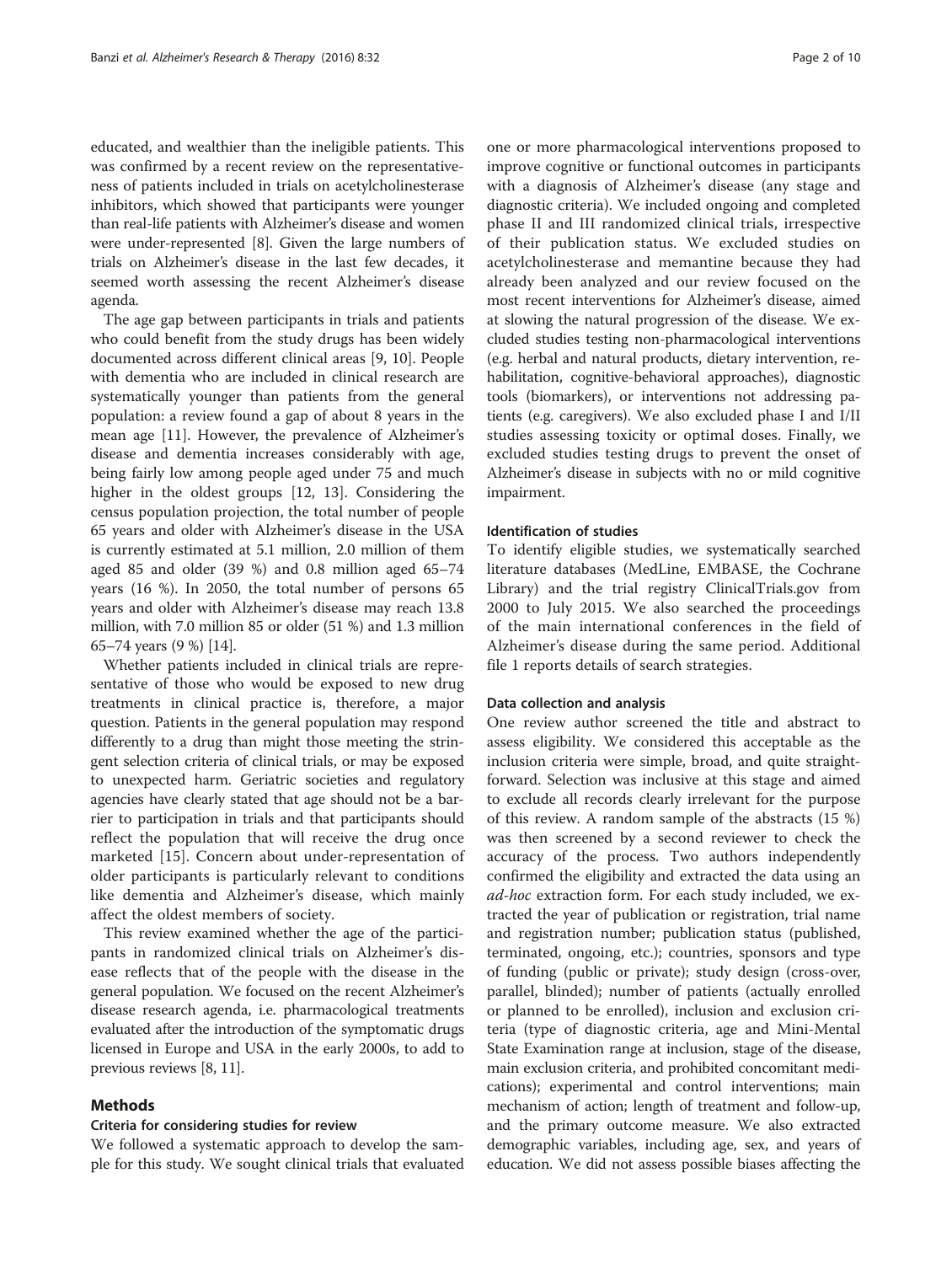internal validity of trials, as our aim was to evaluate the representativeness of the population included, which affects the external validity of the trial results.

From the subset of studies that reported the age of the population included, we extracted the size of the population, mean age, and standard deviation. When median and quartiles were reported instead of mean and standard deviation, we calculate the mean from the average of the 25, 50 and 75 percentiles (obtaining, as expected, numbers very close to the reported medians); we calculated the standard deviation by multiplying the mean of the differences between quartiles and estimated mean by 1.5. We calculated the mean of the standard deviations of the studies included and assumed that this variability also applied to the studies that did not give enough details to calculate the standard deviation, e.g. those reporting age as mean (or median) and range (min–max). We considered it unfeasible to contact the authors or principal investigators to collect missing information.

The proportion of subjects in the different age classes was calculated assuming the age distribution was normal. We assumed a singly or doubly truncated normal distribution for the studies that set a lower or upper age limit, or both, in their inclusion criteria (e.g., patients up to 85 years of age). For each study, we used the mean and standard deviation to calculate the percentiles corresponding to the specified age classes, then multiplied the difference between these consecutive percentiles by the size of the population to obtain an estimate of the number of patients in the specified age classes. Two studies reported the mean and standard deviation and the distribution in some age classes, which meant that we could check the accuracy of this estimation: the concordance was roughly 90 %, suggesting that estimations and actual values were similar at least in the small sample available. For each study, we then estimated the numbers of participants in the following age classes: less than 65, 65–74, 75–84, and 85 years and older. We chose these classes to permit direct comparison with the number of Alzheimer's disease patients in the US population [\[16](#page-9-0)]. Since the 10 year age class 75–84 comprises a particularly heterogeneous population, we split it into two 5 year classes (75–79 and 80–84) to permit more detailed comparison of the proportion of Alzheimer's disease patients enrolled in clinical trials and in the general population. We used data from the Aging, Demographics, and Memory study ([[17](#page-9-0)] and personal communication) and the Framingham study [[18](#page-9-0)] as sources of prevalence data in these 5 year age classes.

## Results

Database searches returned 3293 entries; 2982 were excluded by screening titles and abstracts and 311 were assessed for eligibility. Of these, 115 were excluded mainly

because they were phase I or I/II trials, or phase II trials without efficacy endpoints as primary outcome, or were assessing vitamins, herbs or other natural products, or preventive strategies (see Fig. [1](#page-3-0) and Additional file [2](#page-8-0)). We included the remaining 196 that reported information on 165 single clinical trials listed in Additional file [3.](#page-8-0) In all, these trials enrolled or planned to enroll about 74,300 participants.

At the time of data extraction, half the studies (80 out of 166) had published their results either in scientific papers or in trial registries, 28 were ongoing, 52 were terminated or ended but not published, and 4 were reported as 'unknown' in ClinicalTrials.gov. We could not retrieve further information on one additional study whose methods and analysis plan were published in 2002 [\[19](#page-9-0)]. Two published their trial protocols in medical journals [[19, 20](#page-9-0)]. One-third were phase III trials.

We included trials on almost 100 different compounds, the majority proposed as anti-amyloid therapies, modulators of different neurotransmitter pathways (cholinergic, histaminergic, serotoninergic, etc.), or tau-protein modulators (Table [1](#page-4-0)). Several drugs were claimed to modify the natural progression of the disease by interfering with the pathogenic steps responsible for the clinical symptoms, including, for example, the deposition of extracellular amyloid beta plaques and intracellular neurofibrillary tangles, inflammation, oxidative damage, glucose and cholesterol metabolisms.

The majority of trials evaluated a population with mild to moderate Alzheimer's disease (132 of 165, 80 %), defined as probable (127 of 165, 77 %) according to the diagnostic criteria of the National Institute of Neurological and Communicative Disorders and Stroke (NINCDS) and the Alzheimer's Disease and Related Disorders Association (ADRDA) [\[21\]](#page-9-0) (73 of 165 studies, 44 %) or to a combination of NINCDS-ADRDA and Diagnostic and Statistical Manual of Mental Disorders criteria (28 of 165 studies, 17 %). Two-thirds were conducted in the USA, Canada, and Europe and 23 % were global trials involving clinical centers on at least three continents.

The eligibility criteria in terms of age varied. The lower age limit was usually 50 years, though seven set it at 40 [[22](#page-9-0)–[25\]](#page-9-0) or 45 years [[26](#page-9-0)–[28\]](#page-9-0). The upper limit was between 85 and 90 years in 42 % of studies. No upper age limit was set in 44 % of the studies, meaning that, for example, any participant older than 50 years could be enrolled.

Of the 165 studies, 79 provided data on the age of the population enrolled, for a total of 26,845 participants (Additional file [4\)](#page-8-0). This subset of trials was used to calculate the proportion of subjects in the different age classes. The weighted mean age was 73.6 years (standard deviation 8.2) while the estimated mean age of the comparator population was 82 years [\[14](#page-9-0)]. Only 8 % of participants in clinical trials were 85 years or older,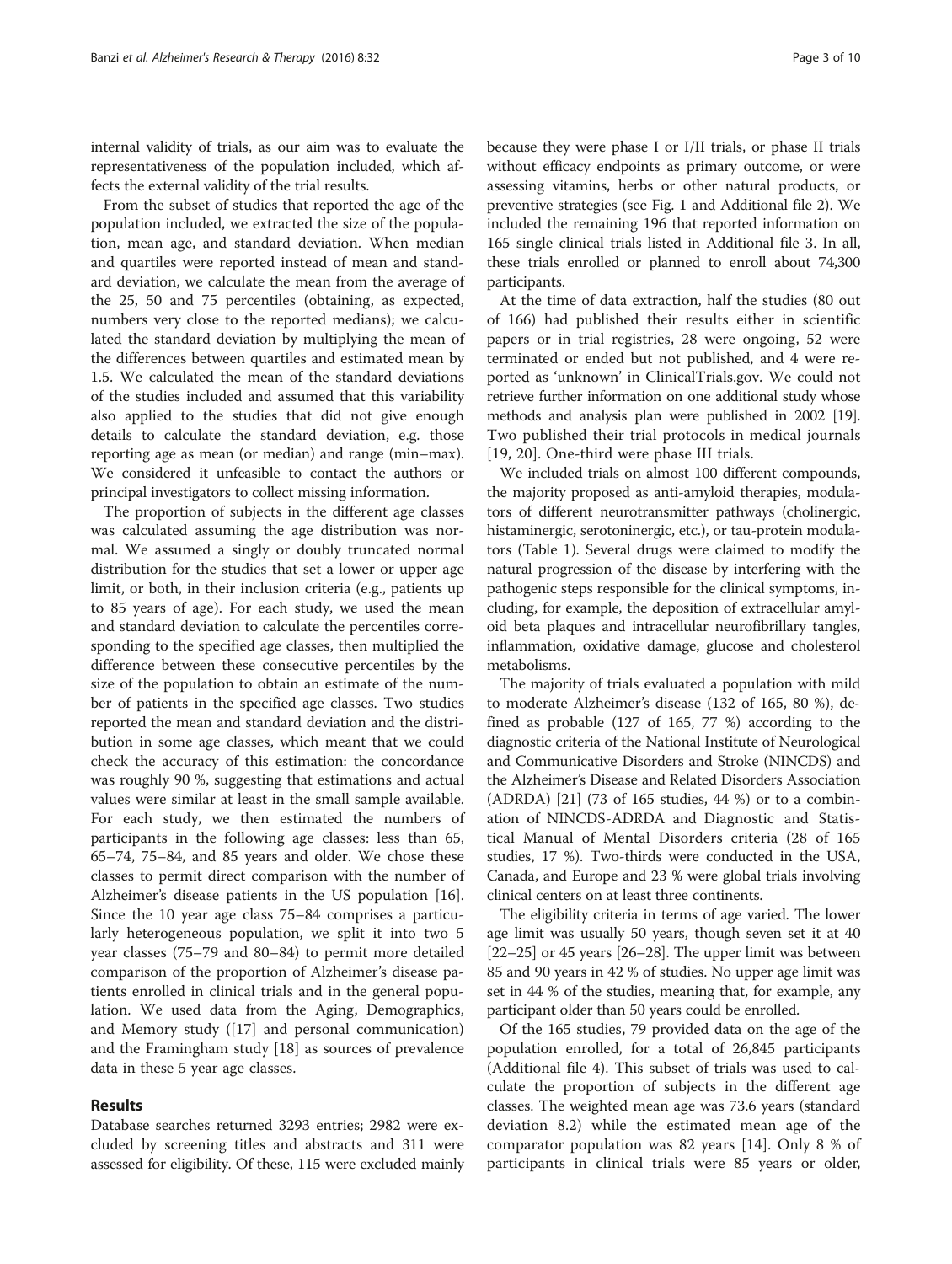<span id="page-3-0"></span>

while most were in the age classes 75–84 (35 %) and 65–74 (42 %). Excluding phase II trials did not substantially change the proportion of patients in each class (younger than 65, 15 %; 65–74, 41 %; 75–84, 36 %; 85 years or older, 9 %). These figures do not correspond to the actual distribution of patients with Alzheimer's disease in the general population. In 2015, 81 % of people with Alzheimer's disease were 75 years or older and 38 % 85 years and older (Fig. [2](#page-7-0)) [\[16\]](#page-9-0). These proportions may well reach 90 % and 51 % by 2050 [[14](#page-9-0)].

The breakdown of the 75–84 age class showed that the proportion of clinical trial participants 80–84 years old accounted for more than one-third of the total (40 % 80–84 vs. 60 % 75–79, Fig. [3a](#page-7-0)). Alzheimer's disease patients aged 80–84 years amount to three-quarters of those in the general population (75 % 80–84 versus 25 % 75–79, Fig. [3a\)](#page-7-0) [\[17, 18\]](#page-9-0). More generally, the proportion of people 80 years and older reaches only about one-third of participants in clinical trials, far fewer than the numbers with Alzheimer's disease of this age in the general population (Fig. [3b](#page-7-0)).

## **Discussion**

We analyzed recent trials of pharmacological treatments for Alzheimer's disease and found that the age of the

participants does not reflect the actual distribution of patients in the general population. Individuals older than 84 years contribute greatly to the number of people with Alzheimer's disease (currently 38 %), a proportion that is expected to grow further in the coming decades (to about 51 % in 2050) [\[14](#page-9-0)]. Only 8 out of 100 trial participants in the sample fall into this class. In contrast, 15 % of patients enrolled were younger than 65 years, so they cannot even be defined as old. People younger than 80 are too widely represented in clinical trials, therefore, despite the fact that those aged 80 and more are the large majority with Alzheimer's disease (72 %).

Involving old persons in clinical research is often considered too challenging because coexisting diseases, functional disability, and multi-drug treatments are common and may confound trial results. Some authors suggest that the differences between participants in observational and clinical studies and target population are magnified when research involves older adults and that this may reduce the generalizability [\[29](#page-9-0)]. Moreover, ethical issues linked to the inclusion of a vulnerable population have to be considered. However, any real or alleged obstacle to research participation should be weighed against the fact that excluding patients who represent the largest part of the population with the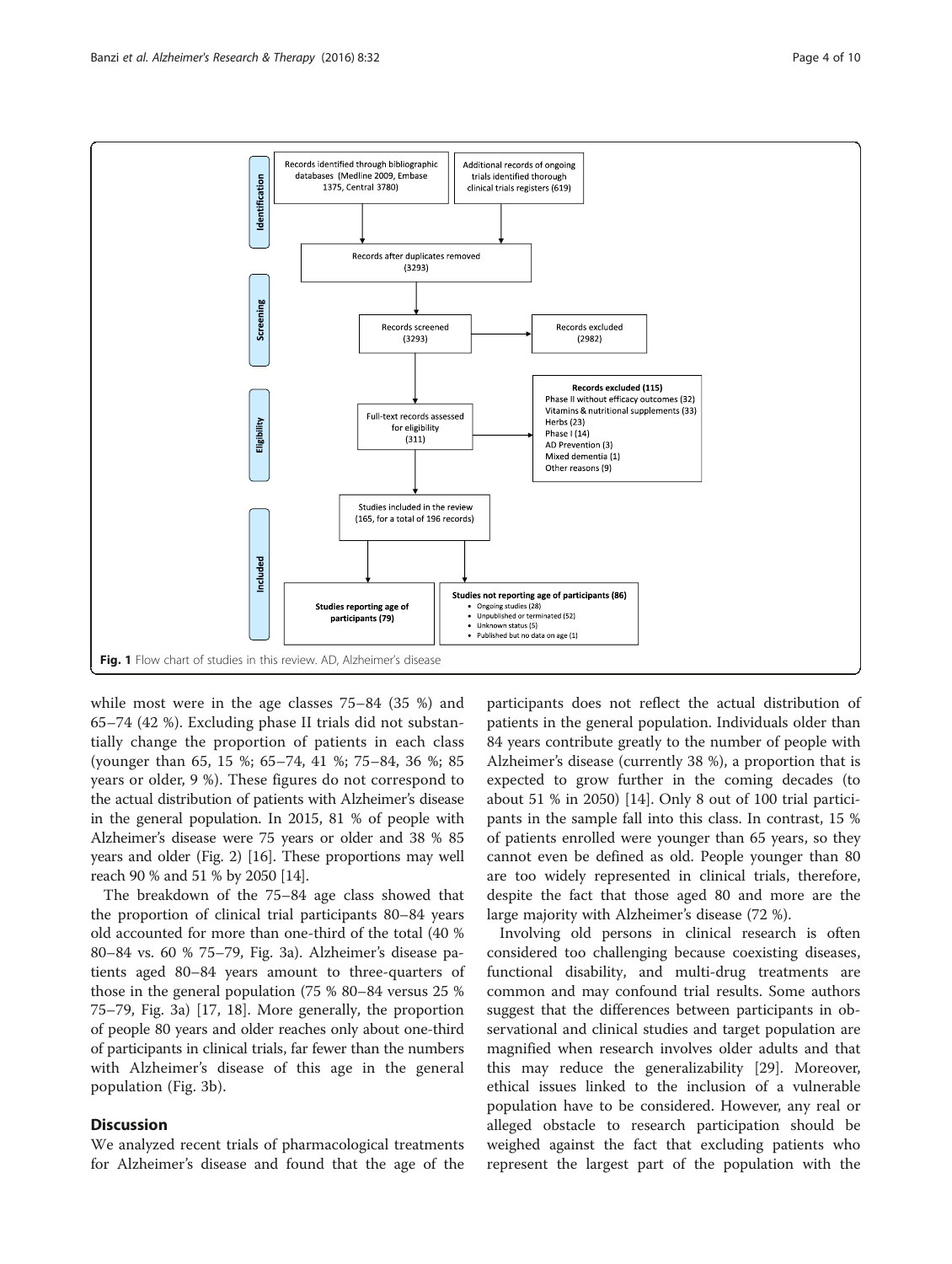<span id="page-4-0"></span>Table 1 Drugs tested in the clinical trials included in the review and mechanisms of actions

| Class and proposed mechanism of action                     | Drug                       | Studies                     |
|------------------------------------------------------------|----------------------------|-----------------------------|
| Anti-amyloid                                               |                            |                             |
| Reduced amyloid beta aggregation or oligomerization        | Tramiprosate (3APS)        | 3 phase III                 |
| Increased amyloid beta clearance, active immunotherapy     | AN1792                     | 1 phase II                  |
|                                                            | Sodium oligo-mannurarate   | 1 phase II, 1 phase III     |
| Increased amyloid beta clearance, passive immunotherapy    | Solanezumab                | 3 phase III                 |
|                                                            | Bapineuzumab               | 1 phase II, 4 phase III     |
|                                                            | Gantenerumab               | 2 phase III                 |
|                                                            | <b>BAN2401</b>             | 1 phase II                  |
|                                                            | Crenezumab                 | 1 phase II                  |
|                                                            | Aducanumab                 | 2 phase III                 |
|                                                            | Immunoglobulin             | 1 phase II, 3 phase III     |
| Increased amyloid beta clearance, other                    | Clioquinol (PBT-1)         | 1 phase II                  |
| Reduced amyloid beta production, gamma secretase inhibitor | Semagacestat               | 2 phase II, 2 phase III     |
| Reduced amyloid beta production, gamma secretase modulator | Tarenflurbil               | 1 phase II, 2 phase III     |
| Reduced amyloid beta production, beta secretase inhibitor  | MK-8931                    | 1 phase II/III, 1 phase III |
|                                                            | AZD3293 (LY3314814)        | 1 phase II/III              |
|                                                            | E2609                      | 1 phase II                  |
| Glycation end products receptor (RAGE) inhibitors          | Azeliragon (TTP 488)       | 1 phase II, 1 phase III     |
| Reduced amyloid beta                                       | Nilvadipine                | 1 phase III                 |
|                                                            | Statins                    | 1 phase II, 2 phase III     |
| Anti-tau                                                   |                            |                             |
| Aggregation inhibitor                                      | TRx0237 (formerly TRx0014) | 1 phase II, 2 phase III     |
|                                                            | Tideglusib                 | 1 phase II                  |
| Modulators of blood glucose                                |                            |                             |
|                                                            | Insulins                   | 4 phase II, 1 phase II/III  |
|                                                            | Rosiglitazone              | 1 phase II, 3 phase III     |
|                                                            | Pioglitazone               | 2 phase II                  |
|                                                            | AC 1204                    | 2 phase II/III              |
| Phosphodiesterase inhibitors                               |                            |                             |
| Phosphodiesterase 9A                                       | PF-04447943                | 1 phase II                  |
|                                                            | BI 409306                  | 2 phase II                  |
| Phosphodiesterase 5                                        | Udenafil                   | 1 phase III                 |
| Phosphodiesterase 4                                        | MK 0952                    | 1 phase II                  |
| Histamine modulators                                       |                            |                             |
|                                                            | GSK239512                  | 1 phase II                  |
|                                                            | MK0249                     | 1 phase II                  |
|                                                            | <b>ABT 288</b>             | 1 phase II                  |
|                                                            | Nizatidine                 | 1 phase ?                   |
|                                                            | SAR110894D                 | 1 phase II                  |
|                                                            | S38093                     | 2 phase II                  |
| Nicotine modulators                                        |                            |                             |
| Nicotinic acetylcholine receptor partial agonist           | ABT-089                    | 2 phase II                  |
|                                                            | RO5313534                  | 1 phase II                  |
|                                                            | EVP-6124                   | 1 phase II, 2 phase III     |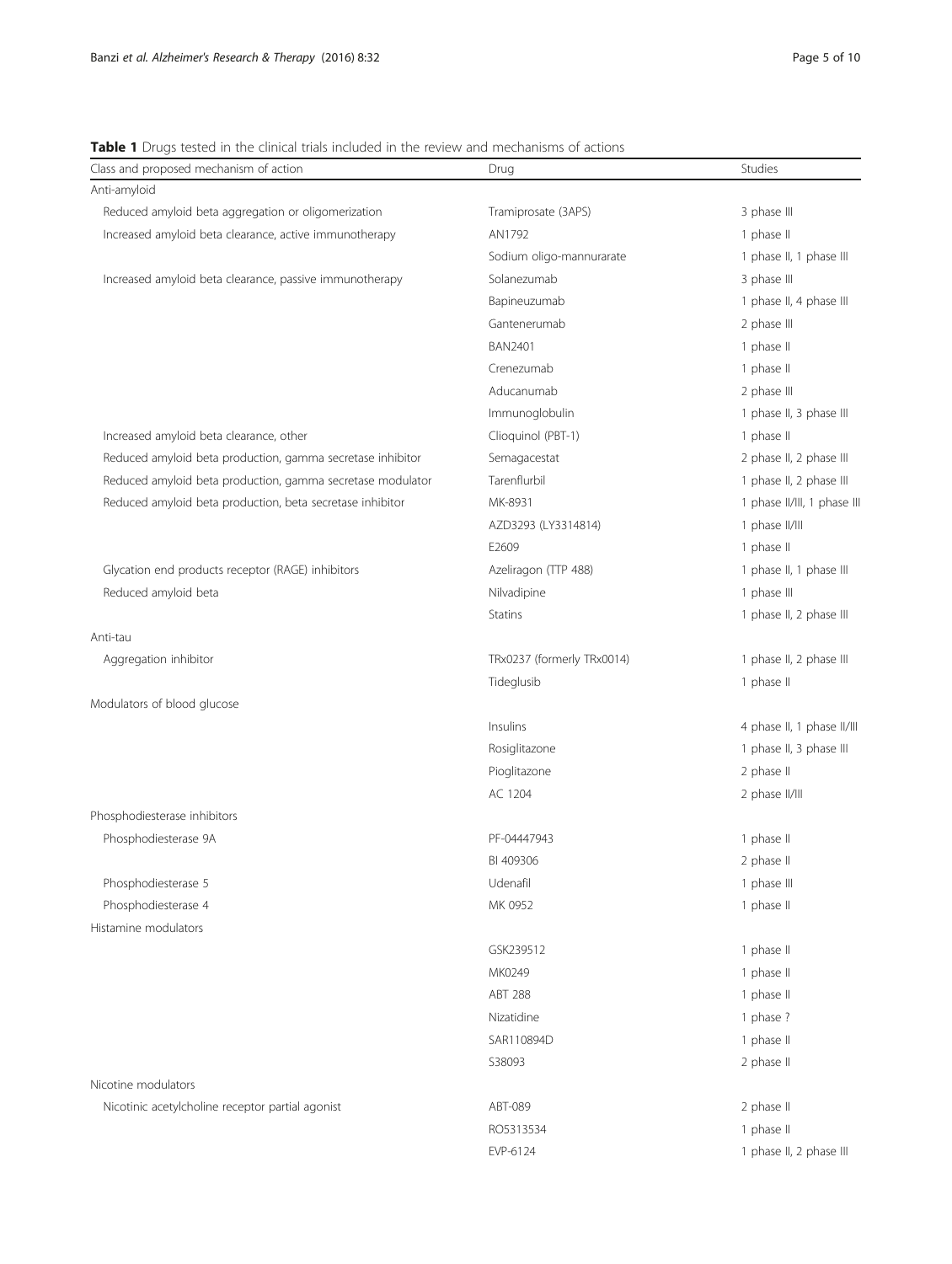## Table 1 Drugs tested in the clinical trials included in the review and mechanisms of actions (Continued)

|                                                           | Varenicline                         | 1 phase II                 |
|-----------------------------------------------------------|-------------------------------------|----------------------------|
|                                                           | AZD3480                             | 2 phase II                 |
|                                                           | AQW051                              | 1 phase II                 |
| a-7 nicotinic acetylcholine receptor allosteric modulator | ABT-126                             | 3 phase II                 |
| Muscarine modulators                                      |                                     |                            |
| Allosteric modulator                                      | MK 7622                             | 1 phase II                 |
| Allosteric modulator                                      | Lu25-109                            | 1 study?                   |
| Non-selective muscarinic acetylcholine receptor agonist   | Talsaclidine                        | 2 phase II                 |
| Serotonin modulators                                      |                                     |                            |
| 5-hydroxytryptamine 6 receptor antagonist                 | SB 742457                           | 4 phase II                 |
|                                                           | Lu AE58054                          | 1 phase II, 2 phase III    |
|                                                           | SAM-531                             | 1 phase II                 |
| 5-hydroxytryptamine 1A receptor agonist                   | Xaliproden                          | 2 phase III                |
|                                                           | Paliroden <sup>a</sup>              | 1 phase II                 |
| 5-hydroxytryptamine 1 receptor antagonist                 | Lecozotan                           | 1 phase II, 1 phase II/III |
| 5-hydroxytryptamine 4 receptor agonist                    | PRX-03140                           | 2 phase II                 |
| Other central nervous system transmitter modulators       |                                     |                            |
| Benzodiazepine receptor partial inverse agonist           | AC-3933                             | 1 phase II                 |
| Norepinephrine uptake inhibitor                           | Atomoxetine                         | 1 phase II/III             |
| NMDA receptor channel blocker                             | Neramexane                          | 1 phase III                |
| Monoamine uptake inhibitor                                | <b>NS 2330</b>                      | 1 phase II                 |
| Adrenergic receptor antagonist                            | ORM-12741                           | 1 phase II                 |
| Irreversible monoamine oxidase inhibitor                  | Rasagiline                          | 1 phase II                 |
| GABA(B) receptor antagonist                               | <b>SGS742</b>                       | 1 phase II                 |
| Glutamate receptor modulator                              | LY451395                            | 1 phase II                 |
| Anti-inflammatory                                         |                                     |                            |
| Non-steroidal anti-inflammatory drugs                     | Aspirin                             | 1 phase III                |
|                                                           | Indomethacin                        | 1 phase III                |
|                                                           | Ibuprofen                           | 1 phase ?                  |
|                                                           | Nimesulide                          | 1 phase II                 |
|                                                           | Rofecoxib                           | 1 phase II/III, 1 phase ?  |
|                                                           | Celecoxib                           | 1 phase III                |
|                                                           | Lornoxicam                          | 1 phase II                 |
| Unknown mechanism                                         | Hydroxychloroquine                  | 1 phase III                |
| Astrocyte activator                                       | <b>ONO-2506PO</b>                   | 1 phase II                 |
|                                                           | PYM50028                            | 1 phase II                 |
| Hormones and analogs                                      |                                     |                            |
| Antiprogestinic                                           | Mifepristone                        | 3 phase II                 |
| Corticosteroid                                            | Prednisone                          | 1 phase III                |
| 11-β-hydroxysteroid dehydrogenase type 1 inhibitor        | ABT-384                             | 1 phase II                 |
| Gonadotropin-releasing hormone analog                     | Leuprolide acetate                  | 1 phase II                 |
| Estrogen receptor modulator                               | Raloxifene                          | 1 phase II                 |
|                                                           | <b>HRT</b>                          | 5 phase ?                  |
| Androgen receptor modulator                               | Dehydroepiandrosterone/testosterone | 2 phase ?                  |
| Growth hormone secretagogue                               | MK0677                              | 1 phase II                 |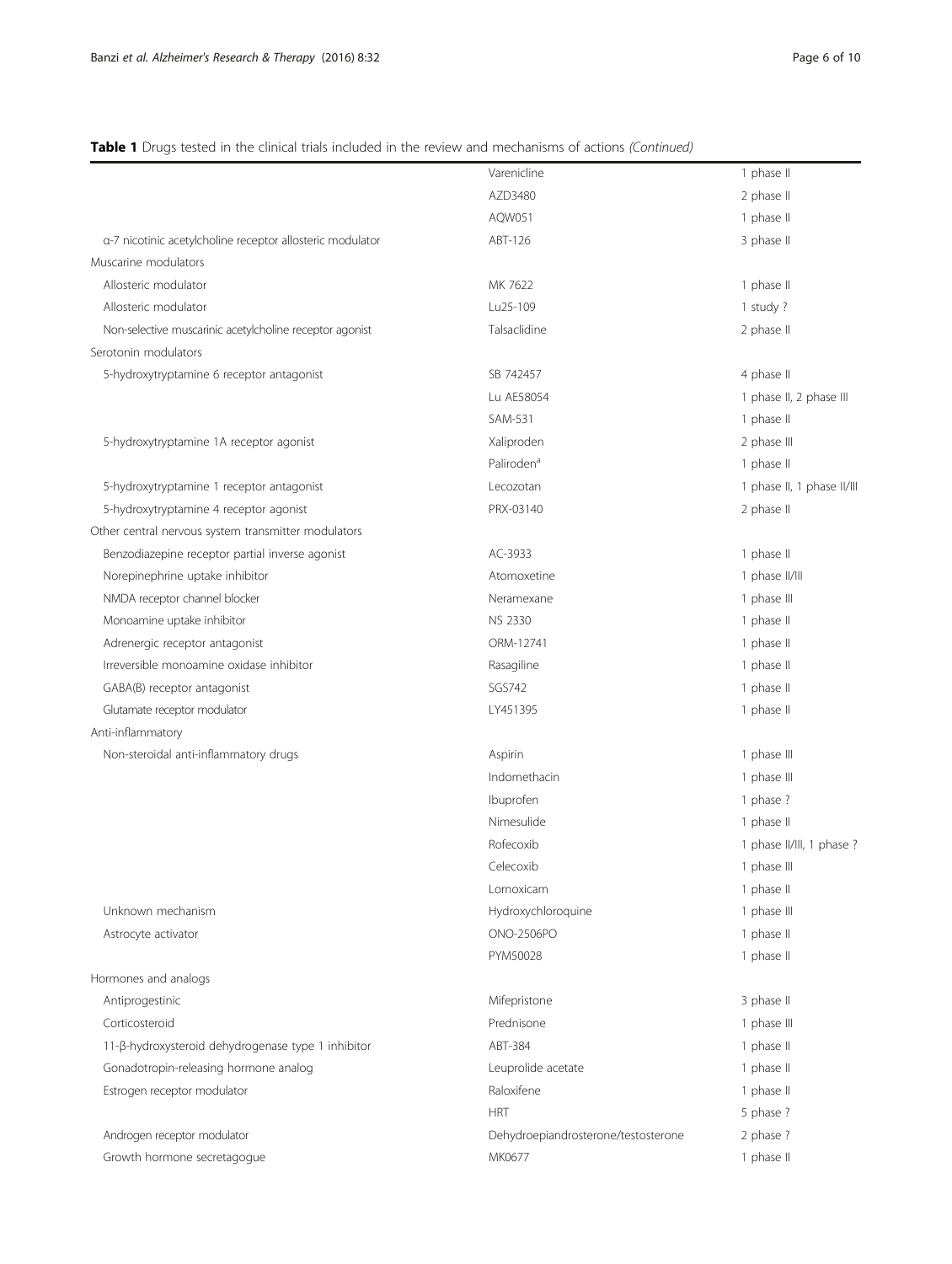Table 1 Drugs tested in the clinical trials included in the review and mechanisms of actions (Continued)

| Other or several mechanisms       |                          |                         |
|-----------------------------------|--------------------------|-------------------------|
| c-kit (tyrosine kinase) inhibitor | Masitinib                | 1 phase II, 1 phase III |
|                                   | Dimebon                  | 2 phase II, 5 phase III |
|                                   | IFNβ-alpha 2a            | 1 phase II              |
|                                   | $IFN\beta1a$             | 1 phase II              |
|                                   | N-acetylcysteine         | 1 phase II              |
|                                   | Acetyl-L-carnitine       | 1 phase ?               |
| Calcium antagonist                | <b>MEM 1003</b>          | 1 phase II              |
| Pleiotropic                       | ST101                    | 2 phase II              |
|                                   | Doxycycline and rifampin | 1 phase II, 1 phase III |
|                                   | Cerebrolysin             | 4 phase II, 1 phase III |
| Somatostatin production enhancer  | <b>FK962</b>             | 1 phase II              |
| Unknown                           | $VI-1121$                | 1 phase II              |
|                                   | Idebenone                | 1 phase ?, 1 phase III  |
|                                   | Sodium oligo-mannurate   | 1 phase II              |
|                                   | RO4601522                | 1 phase II              |
|                                   | T-817MA                  | 1 phase II              |

<sup>a</sup>mechanism not fully elucidated

disease may lead to misinterpretation in the conclusions about the underlying neuropathology, diagnostic methods, or therapy [[11](#page-9-0)].

In the case of Alzheimer's disease and other conditions that overwhelmingly affect old people, the inclusion of representative samples of patients in trials testing innovative pharmacological approaches and new drugs should be the rule. Older people have different pharmacokinetics and pharmacodynamics from people in their 60s or 70s [[30](#page-9-0)]. These diversities may translate into different efficacy and safety profiles; benefits as well as harms may be under- or overestimated, depending on the disease expression, and must be assessed before new drugs are used. The results of robust and valid trials (internal validity) are also only clinically useful if they are relevant to a definable patient population that should represent the target group of patients for the intervention under study. This concept, known as external validity, applicability, or generalizability, is often neglected, especially in industrysponsored research [[10](#page-9-0)], which selects the best possible experimental conditions to highlight the efficacy of new treatments, often disregarding their effectiveness in the real world.

Trial participants should reflect the actual distribution of individuals with Alzheimer's disease in terms of other important aspects too, such as co-morbidities, cultural and educational background, and frailty. These variables may threaten the external validity of clinical trials in Alzheimer's disease as well as age.

In clinical practice too, subjects treated with the marketed drugs are a small proportion of those with Alzheimer's disease. For instance, the largest proportions of patients treated with acetylcholinesterase inhibitors were in the younger age groups, with a steep drop with age: from 55 % at 60–69 years to 19 % at 80–84 years [[31\]](#page-9-0). This may be because of perceived low effectiveness of these drugs by both the caregiver and the physician, difficulties with diagnoses of dementia, significant concurrent pathologic abnormalities, adverse drug reactions, or even a fatalistic acceptance of the condition. It is unlikely, however, that the reasons behind these therapeutic decisions are linked to strict application of evidence generated in a younger population.

Our analysis has several advantages. It focuses on the most recent research on Alzheimer's disease and adds to previous reviews of trials of older interventions [\[8](#page-9-0), [11](#page-9-0)]. We retrieved published and unpublished trials on putative disease-modifying agents for Alzheimer's disease using a systematic approach and based our analysis on a large sample of studies, covering different pharmacological treatments, mechanisms of action, trial sponsors, and countries. The sample can be considered highly representative of current research in the field of Alzheimer's disease, even if we could not retrieve reports of about one-third of the studies included. While it is uncertain whether the inclusion of these trials would have changed our findings, it is worrying that so many trial reports are still inaccessible.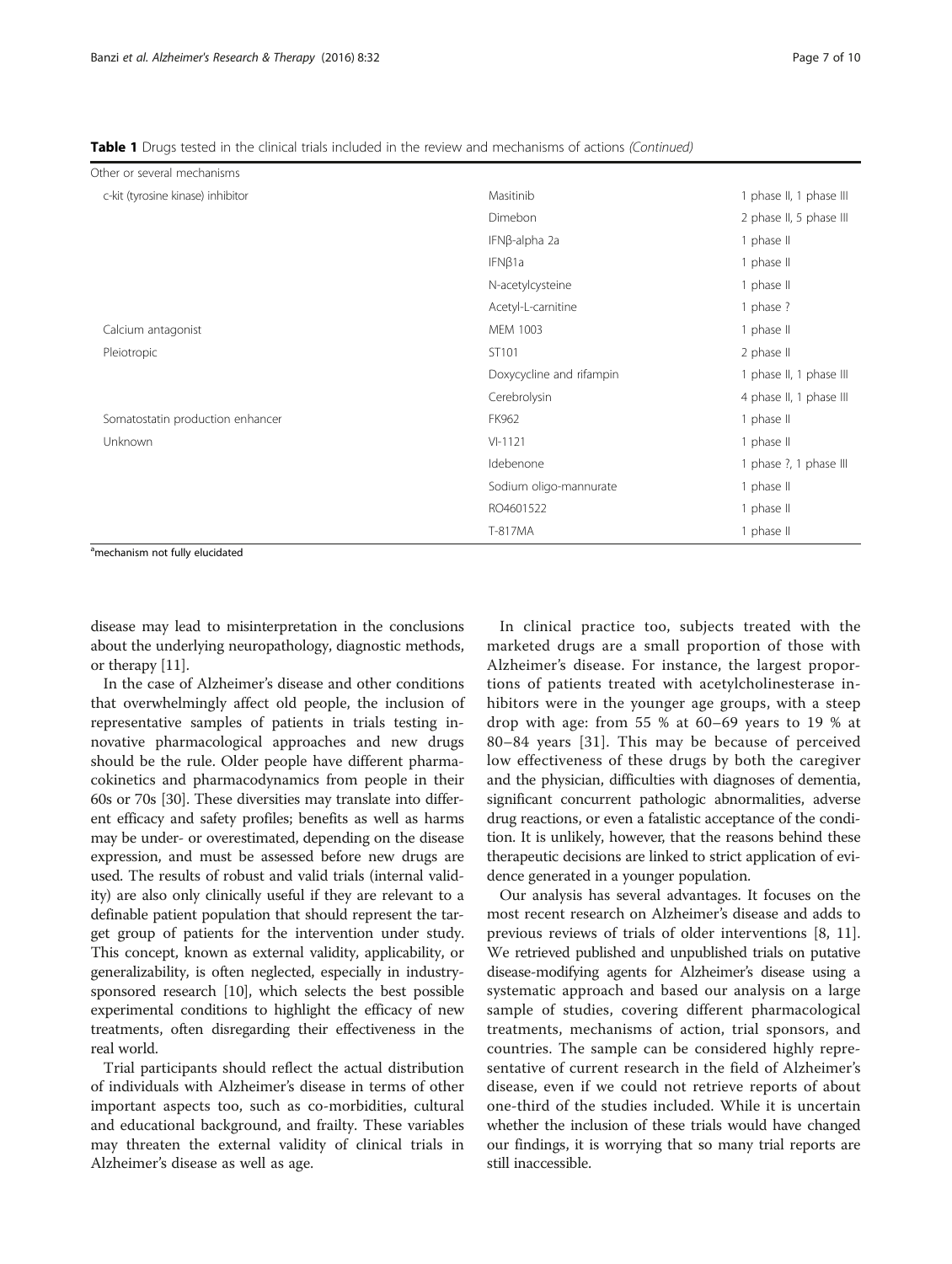<span id="page-7-0"></span>

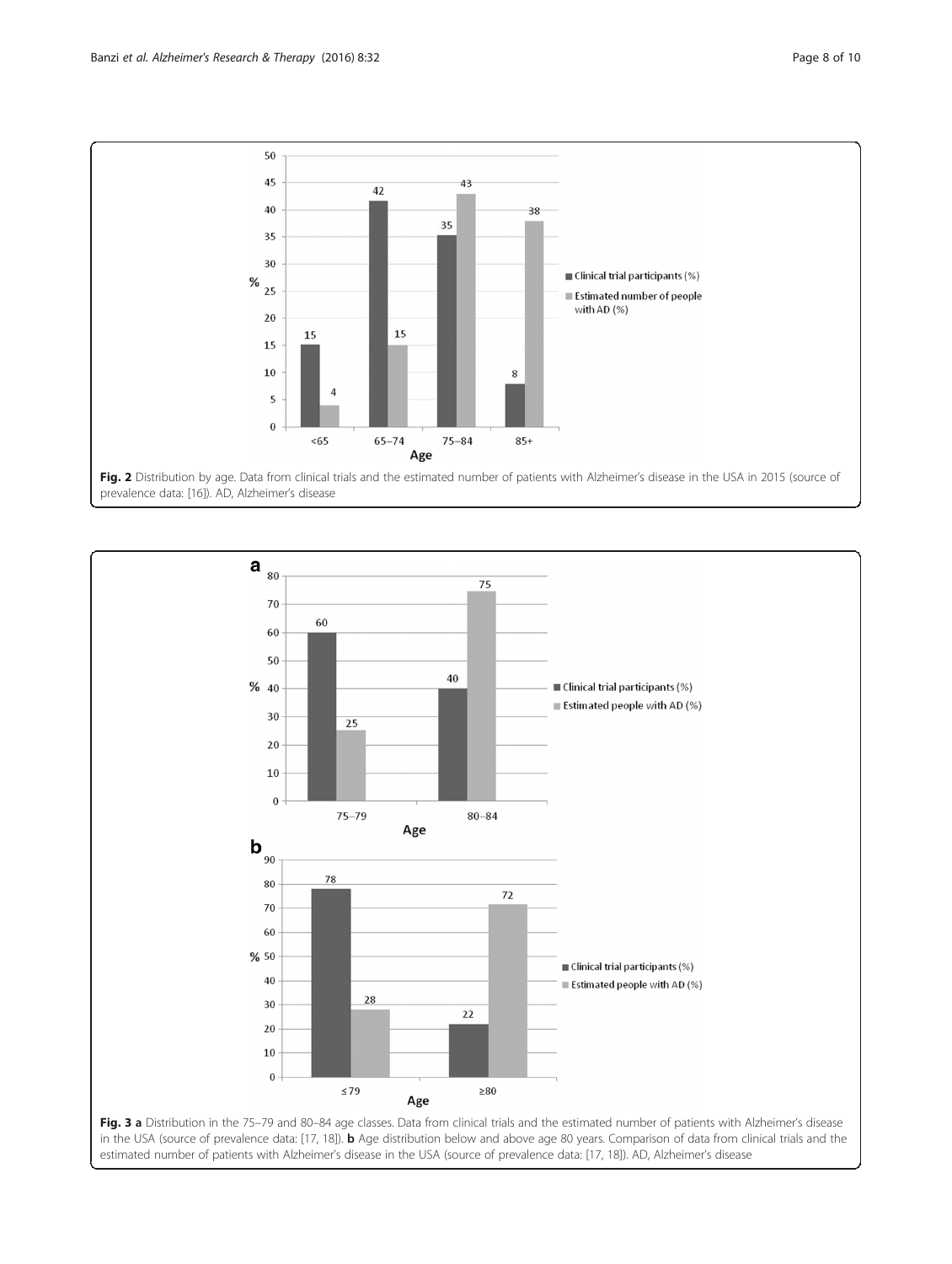<span id="page-8-0"></span>One further limitation is the lack of reporting on the proportions of patients per age class in clinical trials. The age of the study population is generally described using mean and standard deviation or median and range. Thus, we could only estimate the proportion of patients in each age class assuming a specific underlying distribution, i.e., taking a normal distribution for reference. This approximation, however, is likely to have had only a limited impact on the overall conclusion of the review, given the very large age differences between trial participants and patients in the general population. To understand the applicability of the evidence from clinical trials to oldest people better, complete reporting of the age distribution of the patients is a major, necessary step forward.

Several studies reported prevalence data on dementia [[32](#page-9-0)], while a few focused specifically on Alzheimer's disease. To estimate the number of people with Alzheimer's disease by age class in the general population, we used prevalence data from different sources. This is because the most recent figures we found indicated only the number of people with Alzheimer's disease by 10 year classes of age [\[14](#page-9-0)]. Thus, to retrieve Alzheimer's disease prevalence estimates by 5 year classes, we referred to published and unpublished data from previous cohort studies [\[17, 18\]](#page-9-0).

Finally, we compared the ages of participants in clinical trials only with the number of people with Alzheimer's disease in the USA because more than half the trials involved clinical centers in North America. Comparison with data from other population studies could be of interest. However, our estimates are likely to be conservative as taking as reference the populations of European countries, Australia, Canada, and Japan, where the proportions of older subjects (older than 65) and oldest subjects (older than 80 or 85) are even larger than in the USA, would have led to a more dramatic difference.

## Conclusions

Lack of generalizability is an important obstacle to correct evidence-based practice. Taking USA data for comparison, the over-representation of younger old people (below 80 years) in clinical trials is clear. Clinical trials are the most reliable method of determining the effects of treatments, and meeting the diverse needs of patients, prescribers, regulators, and payers. They should collect data on clinically meaningful outcomes measured in populations representing the patients for whom the drug will eventually be licensed. It is to be hoped that new effective drugs will be available in the near future to treat Alzheimer's disease, which is not only a devastating disorder, but also has a major social and economic impact [[33\]](#page-9-0). Clinical research should not be designed and conducted so that it ignores the vast majority of Alzheimer's disease patients aged 80 or 85 years and older [[13, 14\]](#page-9-0).

## Additional files

[Additional file 1:](dx.doi.org/10.1186/s13195-016-0201-2) Details of the search strategies. (DOCX 15 kb) [Additional file 2:](dx.doi.org/10.1186/s13195-016-0201-2) list of excluded studies. (DOCX 129 kb) [Additional file 3:](dx.doi.org/10.1186/s13195-016-0201-2) List of studies included. (DOCX 34 kb) [Additional file 4:](dx.doi.org/10.1186/s13195-016-0201-2) Main characteristics of trials included in the age analyses (79). (DOCX 30 kb)

#### Acknowledgements

We thank Vanna Pistotti for support with the database searches and Judith Baggott for editing. We are grateful to Brenda Plassman for having kindly provided prevalence data for 5 year classes of age from the Aging, Demographics, and Memory study.

#### Funding

IRCCS Istituto di Ricerche Farmacologiche Mario Negri received a research grant from the not-for-profit 'Fondazione Alberto e Mariele Tessiore' to conduct this project. The funding body had no role in the design or analysis or in the decision to publish this review.

#### Availability of data and materials

The full dataset is available upon request from the corresponding author.

#### Authors' contributions

RB conceived the study, selected the trials, extracted the data, interpreted the results, drafted the manuscript, and approved the final version. PC selected the trials, extracted the data, contributed to the manuscript preparation, and approved the final version. MT conducted the statistical analyses, contributed to the manuscript preparation, and approved the final version. VB helped interpret the results, contributed to the manuscript preparation, and approved the final version. UL conceived the study, helped interpret the results, drafted the manuscript and approved the final version.

#### Authors' information

RB is a senior researcher in clinical pharmacology and has expertise in clinical trials and systematic reviews methodology. PC was a postgraduate student in clinical research at the Mario Negri Institute when this study was conducted. MT is a statistician, head of the geriatric epidemiology unit at the Mario Negri Institute. VB is a doctor of medicine, head of the laboratory of drug regulatory policies at the Mario Negri Institute. UL is an expert in the epidemiology, clinical course and pharmacology (clinical trials and observational studies) of dementia and the head of the laboratory of geriatric neuropsychiatry at the Mario Negri Institute.

#### Competing interests

RB, PC, MT, VB declare no conflicts of interest. UL was a consultant for neuropsychology for Chiesi Farmaceutici.

#### Consent for publication

Not applicable.

#### Ethics approval and consent to participate

Not applicable.

#### Author details

<sup>1</sup> Laboratorio Politiche Regolatorie del Farmaco, IRCCS Istituto di Ricerche Farmacologiche Mario Negri, Via La Masa 19, Milan 20156, Italy. <sup>2</sup>Laboratorio di Neuropsichiatria Geriatrica, IRCCS Istituto di Ricerche Farmacologiche Mario Negri, Via La Masa 19, Milan 20156, Italy.

#### Received: 10 May 2016 Accepted: 20 July 2016 Published online: 12 August 2016

#### References

- 1. Lanctot KL, Herrmann N, Yau KK, Khan LR, Liu BA, LouLou MM, et al. Efficacy and safety of cholinesterase inhibitors in Alzheimer's disease: a meta-analysis. CMAJ. 2003;169:557–64.
- 2. Raina P, Santaguida P, Ismaila A, Patterson C, Cowan D, Levine M, et al. Effectiveness of cholinesterase inhibitors and memantine for treating